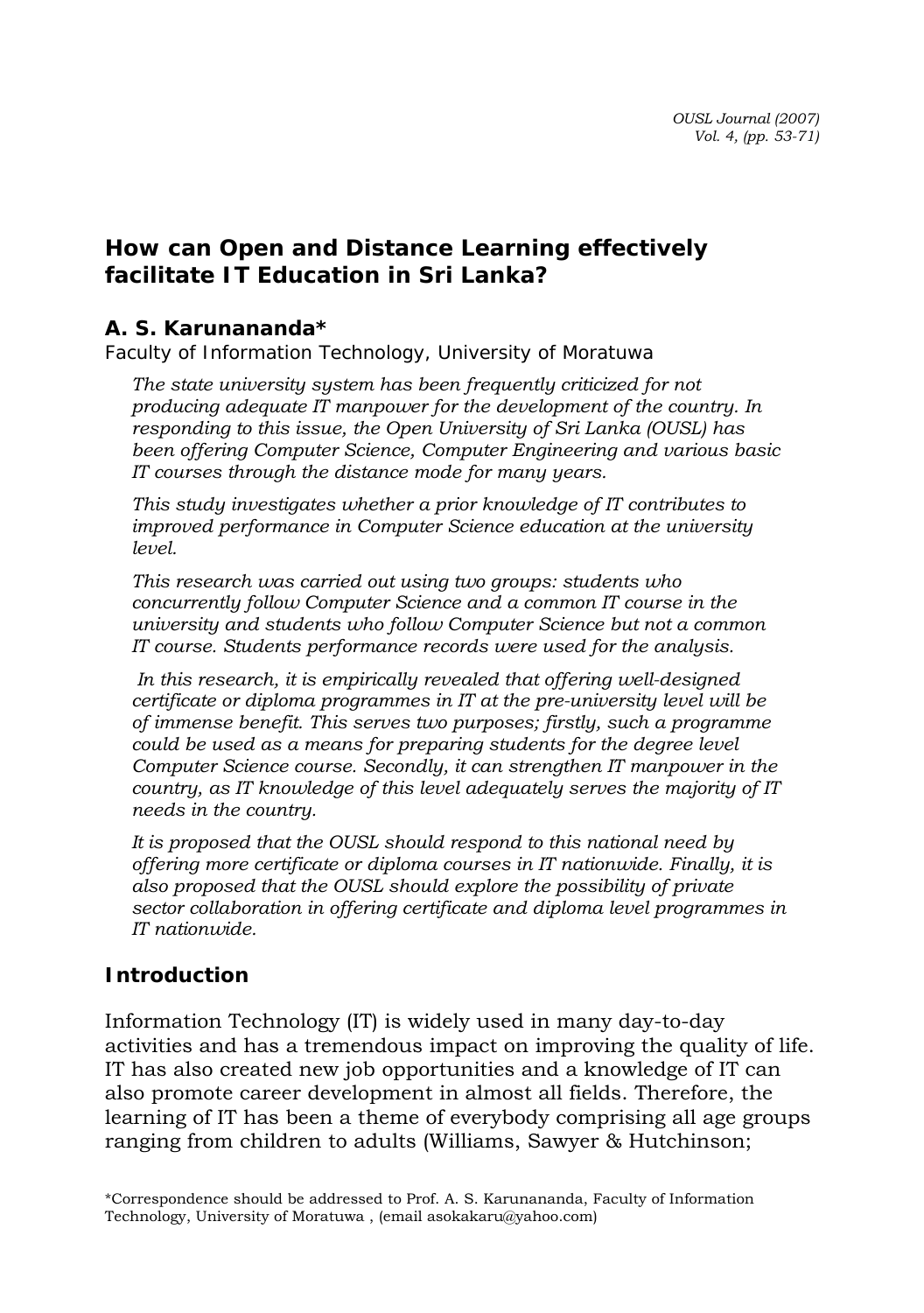1995). In Sri Lanka, it is a recognized fact that the IT knowledge of our children and general public is not adequate for national development. In fact, according to a survey conducted by the Department of Census and Statistics, only 10% of the population in the age group 15 to 59 shows adequate IT literacy (Satharasinghe, 2004). At present, the number of graduates in IT related fields, produced by the Sri Lankan university system is less than a thousand (Samaranayake, 2002). Although many institutions have come forward to promote IT education, they are unable to meet the national demand.

In this context, it is argued that the Open and Distance Learning (ODL) strategy adopted by the OUSL system can play a leading role in creating opportunities for a wider group of citizens to acquire IT knowledge. The ODL allows people to gain education regardless of either the geographical location or of the strict entry requirements to enter the conventional university system. For this purpose, the OUSL already has its own nation-wide network of regional and study centers through which all parts of the country could be reached.

This paper discusses the level at which the OUSL could promote IT education in the country through the ODL mode. Based on the research findings, it is revealed that the OUSL should facilitate Certificate level IT education as a means of preparing students for Degree Level IT, Computer Science and Computer Engineering courses. This will also generate a substantial amount of IT manpower for national development. It should be noted that a large part of the IT needs in the country could be met by Certificate and Diploma level IT education. Thus, Computer Science and Computer Engineering graduates can be used, where they are absolutely necessary for the development of the country. This paper also presents a new proposal for the OUSL to consider seeking private sector collaboration in offering IT programmes.

The paper is organized as follows. The first section briefly describes IT education in Sri Lanka, with an emphasis on secondary and tertiary level education. The next section discusses issues pertaining to IT, Computer Science and Computer Engineering education at the OUSL and defines the problem addressed in the paper. The final section is on the research into analysis and interpretation of students' performance in existing IT and Computer Science courses at the OUSL and concludes the paper with a note on further work.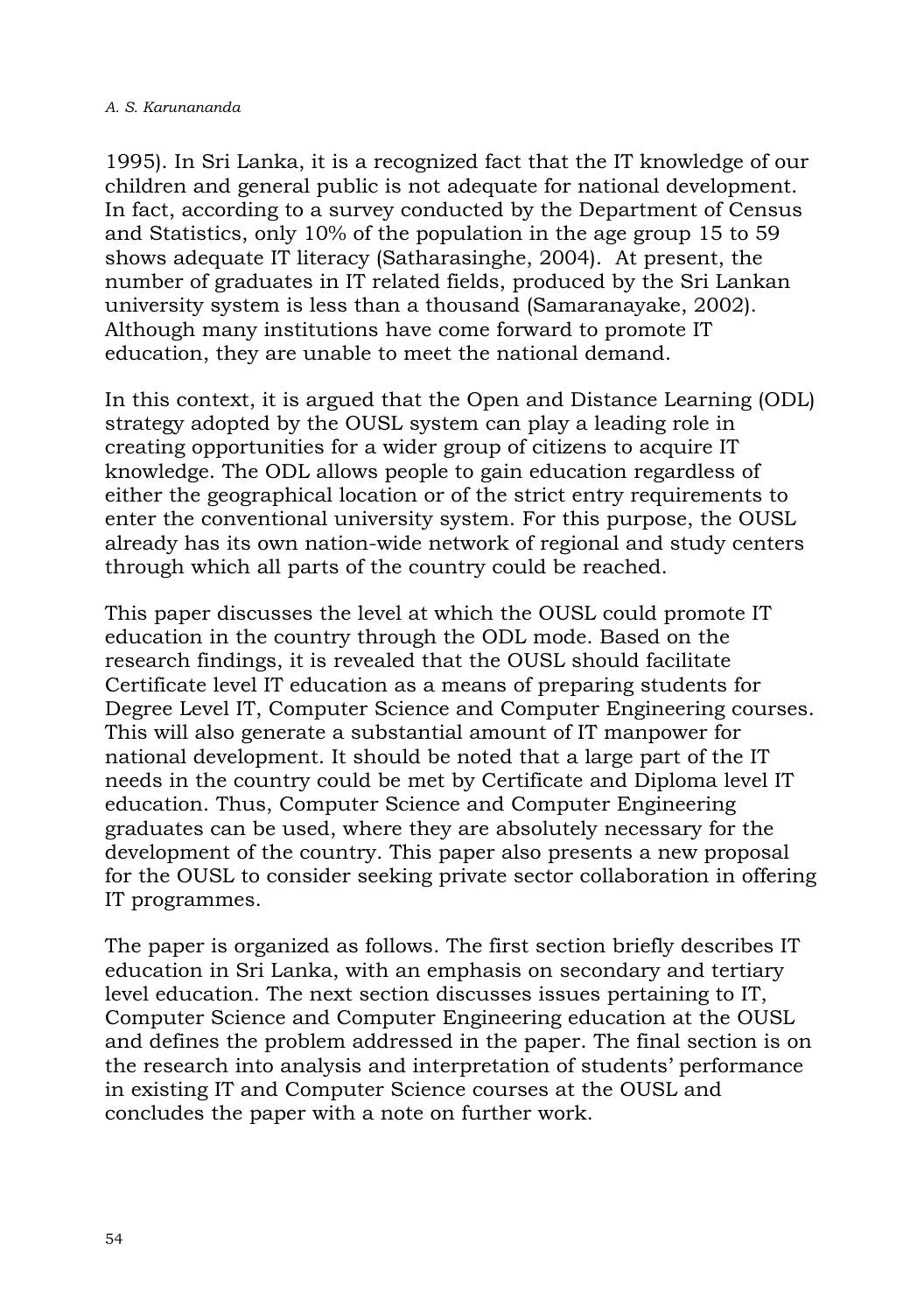### **IT education in Sri Lanka**

Information Technology (IT) emerged as a major application area of Computer Science in the late 1980s (Williams et al. 1995). However, IT has reached the general public faster than Computer Science or Computer Engineering. In reality, IT is more practical while Computer Science is more theoretical. Further, Computer Engineering is more hardware oriented. However, persons qualified in Computer Science and/or Computer Engineering are involved in the teaching of IT worldwide. In contrast to Computer Science and Computer Engineering, IT can be easily introduced at any level of education. For example, there can be IT programmes offered at the secondary education level, tertiary education level and the postgraduate level. In the present context, IT covers all computing related areas including Computer Science, Computer Engineering, Communication Technologies and Information Systems. As such developments in the related areas have naturally contributed to the rapid expansion of IT, and postulated the successor of IT as the popular field of Information and Communication Technologies (ICT).

Nowadays, IT knowledge is essential for every social group ranging from children to adults. As a result, there are various avenues for learning IT even through ODL methods. In this context, many distance education institutes have used various web-based materials to facilitate IT education. Some institutions offer online IT Certificate courses. In using IT, people have also moved beyond web-based technology to support distance education. For example, new software trends such as Agent technology have already been used in distance education for the preparation of distance learning materials (Karunananda, 2000a). Further, the OUSL have coined the concept of Virtual Day Schools for distance education (Perera, Karunananda, Ranasinghe & Karunaratne, 2002). Learning Management Systems (LMS) and Virtual Classroom concepts are currently practiced by the OUSL.

Even though, IT education is an integral part of the need of the society, there is no national plan for IT education in Sri Lanka. In particular, secondary level education is yet to incorporate IT education into the school curriculum. Even at the university level, IT education must be revised in order to meet different levels of IT manpower needs in the country. In the current context, graduates not only IT, Computer Science and Computer Engineering, but also from other areas such as Physical Science and Engineering aim to enter the Software Industry.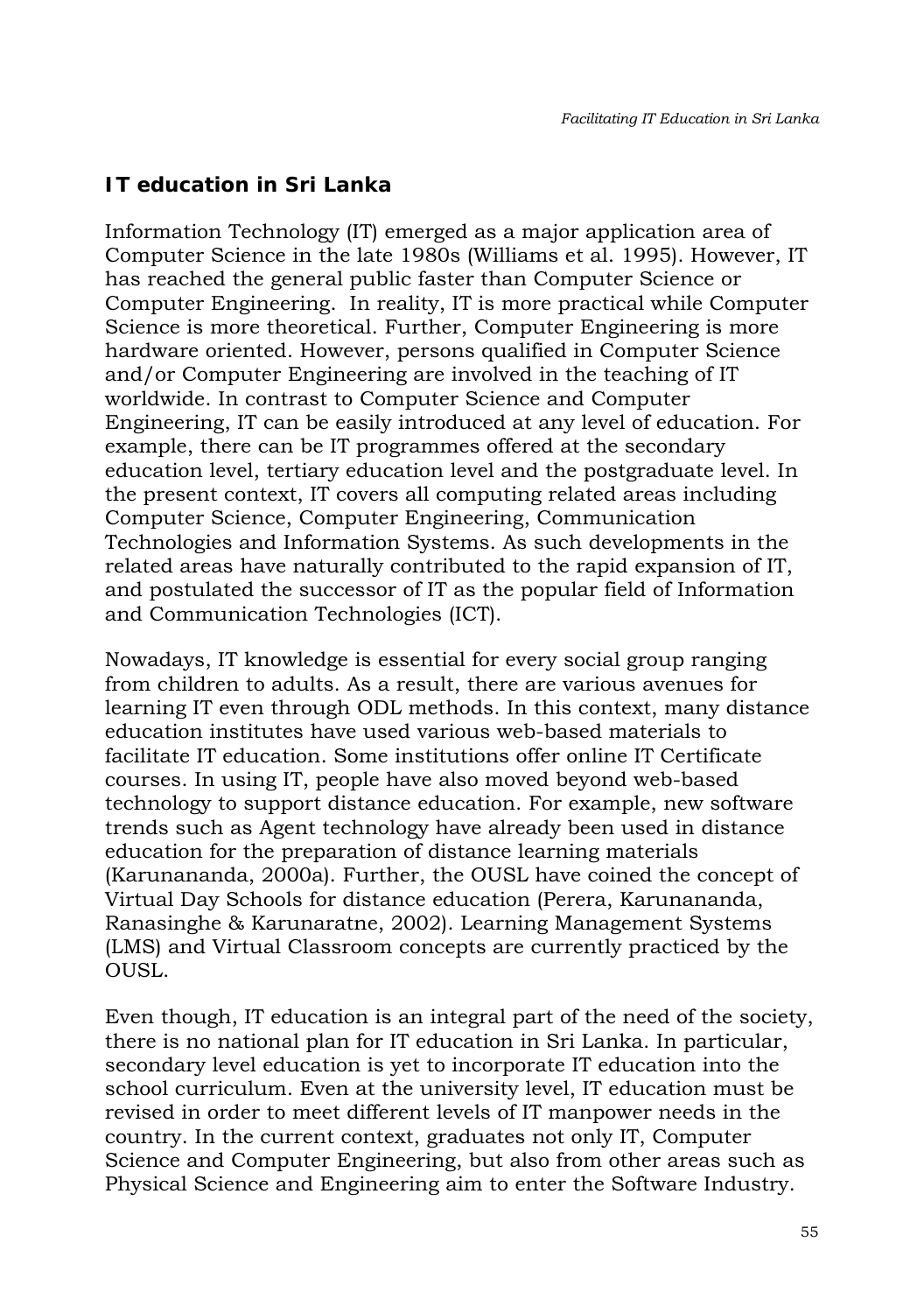#### *A. S. Karunananda*

Over the last several years, only a very few Computer Science graduates joined the state university system as academics. Most graduates have chosen to join the software industry since this option is financially more attractive than being an academic (Karunananda, 2000b). However, most of the job opportunities available in the software industry do not necessarily need a B.Sc. degree in Computer Science or Computer Engineering. Therefore, such needs can easily be fulfilled by using IT qualifications, which are below the degree level.

In order to discuss the real issues pertaining to IT education, the next section elaborates on the nature of IT education in Sri Lanka at various levels.

## **IT at the Secondary education level**

At present, school children are attracted to IT education without proper guidance from the education system. Parents are also partly responsible for allowing their children to engage in IT education without a proper vision. This trend has lots of negative effects for education in general. Owing to the fascination of IT, many students are motivated to neglect other mainstream subject areas and follow a course in IT. Such students are more likely to think that, merely with a knowledge of IT, they could have better job opportunities. This is such a narrow and short term vision about a career path. It is a fact that unless IT persons continuously upgrade their knowledge, they cannot survive in their chosen careers in the field of IT.

It must be pointed out that students should learn IT, as a means of acquiring more and more knowledge in their respective subject areas. Otherwise, it is meaningless for everybody to be an IT person. In the very near future, a person with a first degree in IT, will not be able to survive without a postgraduate qualification or extensive industry qualification. In contrast, people in other areas will have a secure life if they have a substantial knowledge of IT.

At the time the original version of this paper was written, there was no properly designed curriculum or standard for IT education at the secondary education level. As a result, various institutions offered a large number of unstructured IT courses. This has only been treated as a business. This is why some IT training institutions tend to offer even incorrect material. IT education at the secondary education level should be promoted, however, there should be a proper vision on how IT education at this level should be promoted. Setting up a large number of IT training institutions at the national level will not solve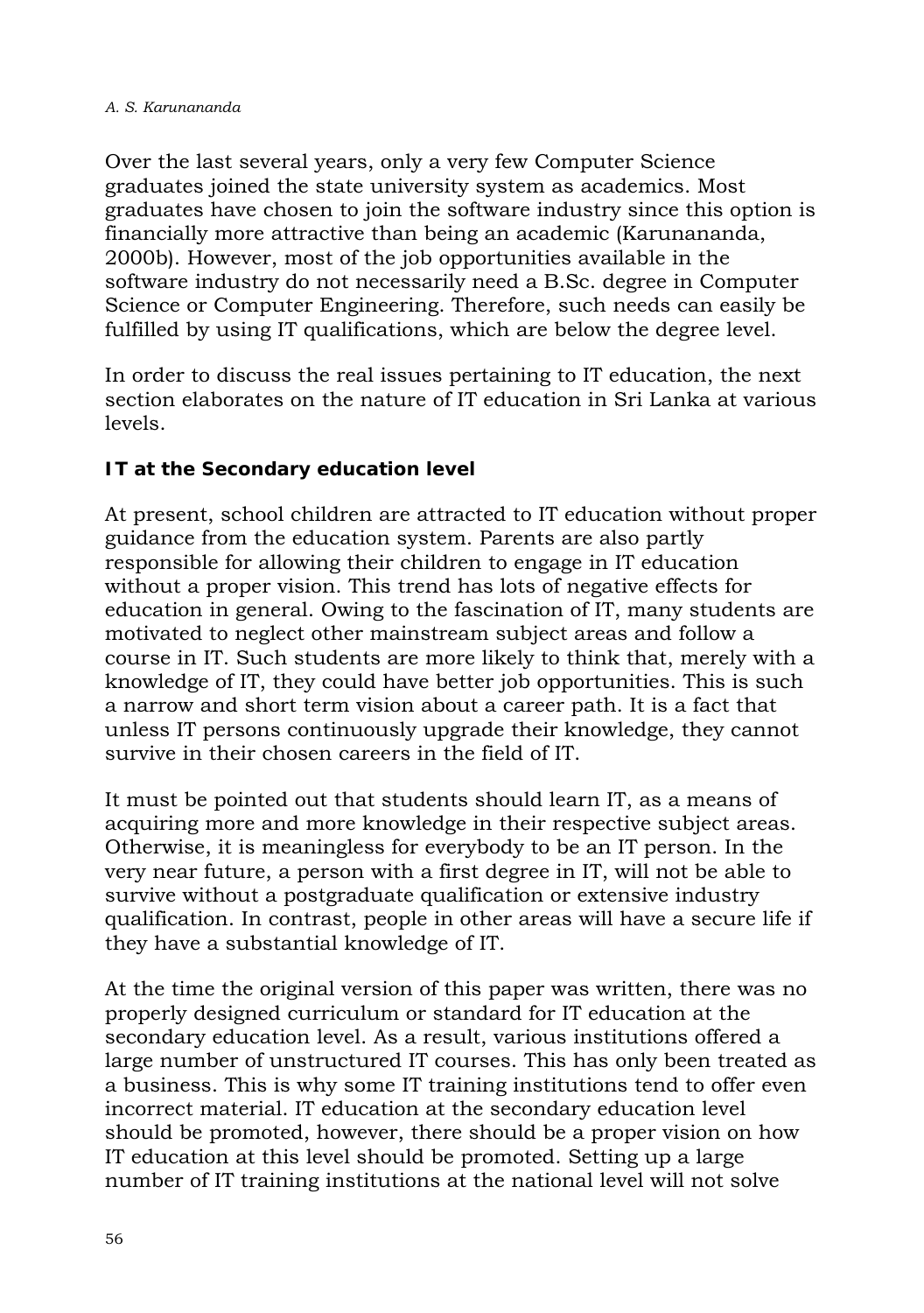this issue. In fact, it leads to an overflow of IT persons at lower levels, by neglecting the importance of other subjects such as Mathematics and Science. It will be yet another national disaster.

In this respect, it is pointed out that the ODL methodology would be the best mode to offer IT education for students at secondary education level. Even after IT has been introduced to the school curriculum, the OUSL can still provide training facilities for school children. This is because the school system requires a reasonable time period to acquire computer facilities and human resources to teach IT in schools. For example, the government's initiative to introduce a course on General Information Technology (GIT) at the school level suffers from various issues such as lack of qualified teachers, teaching materials and relevant infrastructure in IT.

# **IT at the Tertiary education level**

IT education at tertiary level should go beyond teaching of user level IT, by incorporating other areas such as Computer Science and Engineering. All Sri Lankan universities now offer Computer Science/IT as a discipline for the bio science and physical science, 3 year B.Sc. degree. In addition there are also 3 universities offering 4 year degrees in Computer Science, Computer Engineering or IT (University Statistics, 2004). However, most of the Computer Science courses offered for the 3-year degrees can easily fall under IT but do not provide a rigorous theoretical basis. There are also other IT courses at the university level, aiming at various programmes of education such as Engineering, Bioscience, Medicine, Arts, Commerce and Management. Undoubtedly, those should be promoted, yet there are many issues to be addressed in IT education at the university level.

Among other issues pertaining to IT education at the university level, the lack of qualified staff is a key issue. Ever since the introduction of Computer Science/Computer Engineering/IT into the university curricular, graduates of these courses preferred jobs in industry rather than in academia. Therefore, for many years, it has not been possible to strengthen the teaching and research capacity in IT and Computer Science at the university level. It is evident that the current salary structure of the university system can neither attract nor retain qualified personnel in IT related areas.

In view of this, IT education in the university system should be designed in such a way that the graduates will serve both academia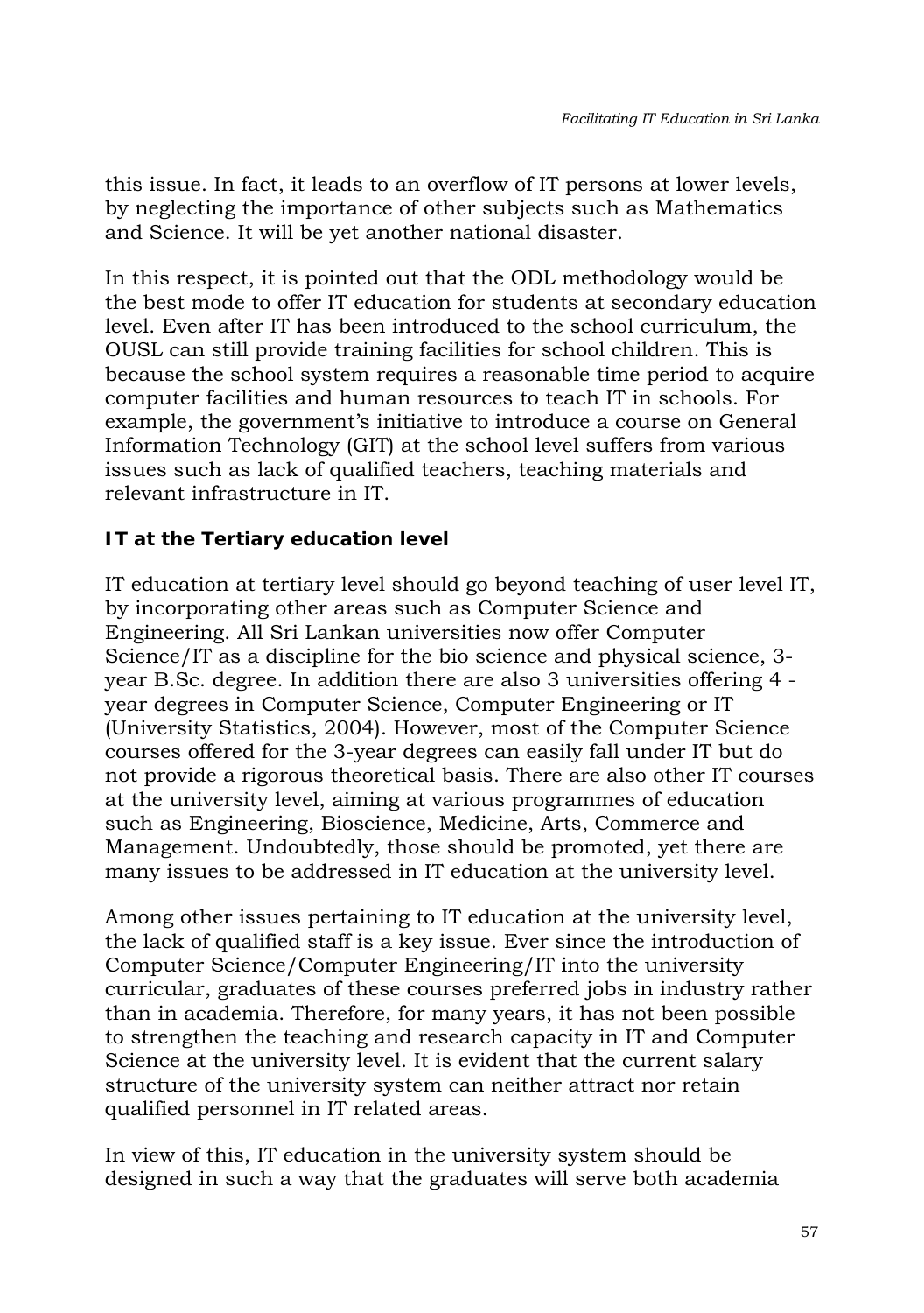and industry. The present day imbalance has caused serious issues in IT education that will affect the country in the long-term. In fact, the entire university system is already faced with this problem. Graduates with a strong component in Computer Science should be encouraged to proceed along the academic line. In contrast, graduates with more practical-based IT knowledge should be encouraged to work in industry. Further, students who could not obtain university education can also be trained at a technical level to work for the IT industry. It is a national waste if the country continues to use Computer Science and Computer Engineering graduates as software developers. Their services must be retained at the research and development level in the computer industry.

At the OUSL, every year more than 1000 students apply to follow Computer Science in the Department of Mathematics and Computer Science of the Faculty of Natural Sciences. However, due to infrastructure and human resource limitations, only 20% of the demand is met each year. The Faculty of Natural Sciences of the OUSL also offers a common course on IT to the students of the B.Sc. degree programme and the B.Sc Nursing degree programme. In addition, the Faculty of Engineering Technology of the OUSL also offers a diploma in computer technology, leading to a B.Tech. degree in Computer Engineering. This programme also caters to a very limited number.

## **IT for Adult education**

It must be emphasized that IT education for adults is vital for the development of the country, due to at least two main reasons. Firstly, adults who are employed can proceed faster in their career path if they have IT knowledge. Secondly, unemployed adults could use IT knowledge as a means of exploring more job opportunities.

The OUSL has been established with the prime objective of encouraging adult education in Sri Lanka. Since the early 1980s, the OUSL has been offering various IT courses for adults. For example, the OUSL has been offering a set of very popular Computer Literacy courses for the last two decades (Rainford, Witharanage & Vithanage, 1991). However, these courses do not meet the current IT needs of the country. In addition to the computer literacy course, the OUSL offers the above mentioned degree level computing courses for adults. The OUSL has already awarded some M.Phil degrees in Computer Science. In fact, the OUSL has been one of the leading universities offering M.Phil. degrees in Computer Science in Sri Lanka. The Master of Philosophy programmes at the OUSL have also been used as a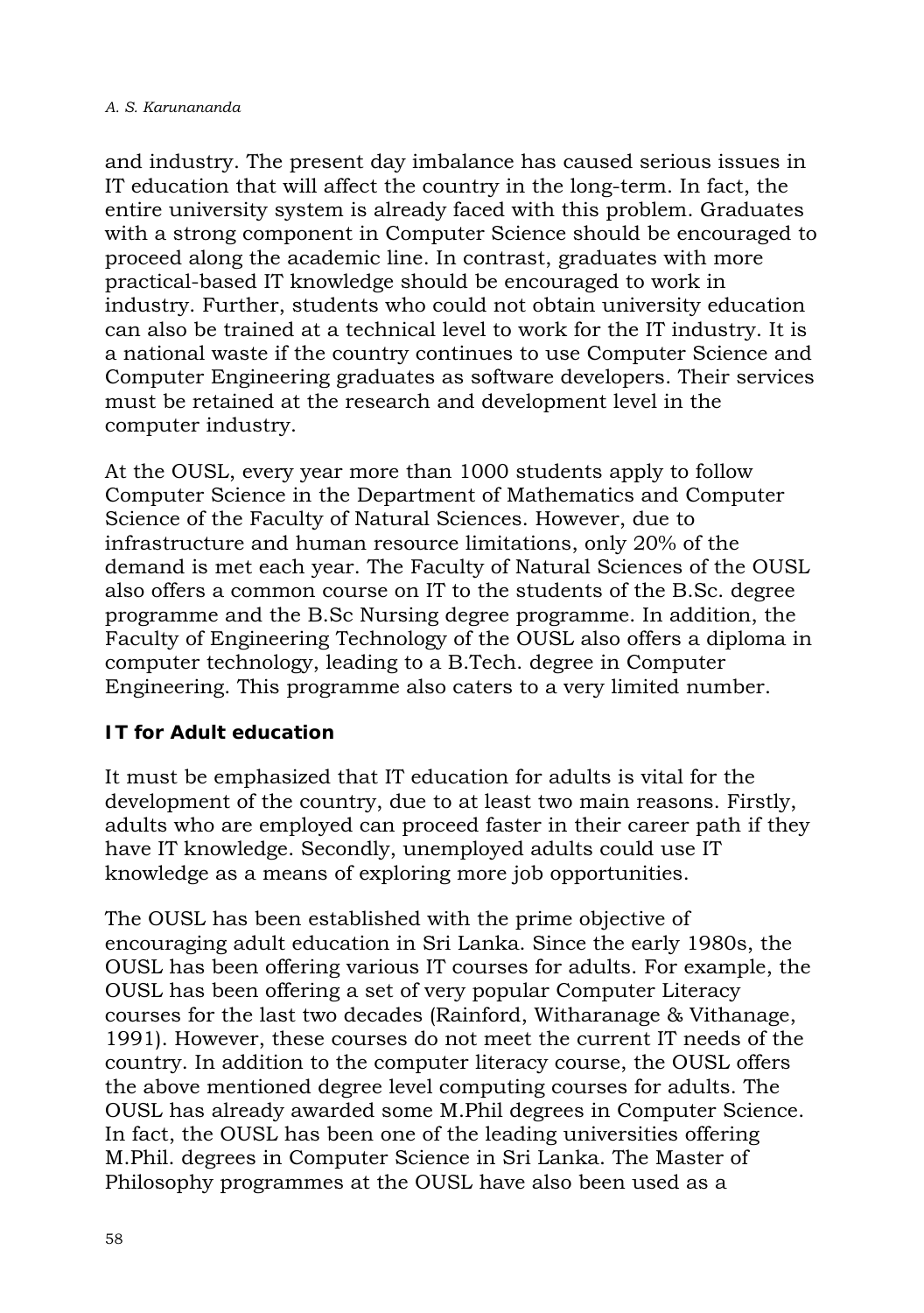mechanism to strengthen staff development locally at the postgraduate level. Nevertheless, the OUSL has not yet been successful in launching any MSc programmes in IT or Computer Science.

Several Sri Lankan Universities have now started offering MSc. Programmes in Computer Science and IT. At the time of writing this paper, five national universities and two private institutions have launched M.Sc. programmes in Computer Science aimed at people who have a first degree in any discipline. All these are offered to graduates who do not have a first degree in Computer Science. Therefore, such M.Sc. qualifications cannot be used for strengthening Computer Science education and research in the university system in general.

Having recognized the needs of the country, the Department of Mathematics and Computer Science of the Faculty of Natural Sciences of the OUSL has done some initial work towards offering Certificate Courses in Computer Applications (IT) and an M.Sc. in Computer Science. The next section will discuss the issues related to offering such programmes at the OUSL.

# **IT education at the OUSL**

This section describes the challenges faced by the OUSL as an ODL institute in facilitating IT education in Sri Lanka. It is worth conducting research into this matter, since IT education through the distance mode has been very successful worldwide, but not in the OUSL. Therefore, it is argued that the OUSL should also be able to support nation-wide IT education more effectively. Here are some matters to be taken into consideration for the success of this exercise.

# **IT for education**

Theoretically, using IT for education itself should be a strong research and development area in the OUSL. Nevertheless, this has not been done adequately. For example, the recent innovations such as the virtual classroom, which appears on the OUSL website, has been operating at an experimental level, and no formal research has been done to test the effectiveness of this approach. Although some work relating to IT for education at the OUSL has begun (Hoole, Rajendram & Gurusinghe, 2000), such work has never been used to address the issue of the effective use of IT for education at the OUSL. Research into the use of concepts of Virtual Day Schools (Perera et al., 2002) has also not been practically used as a means for exploiting IT for education at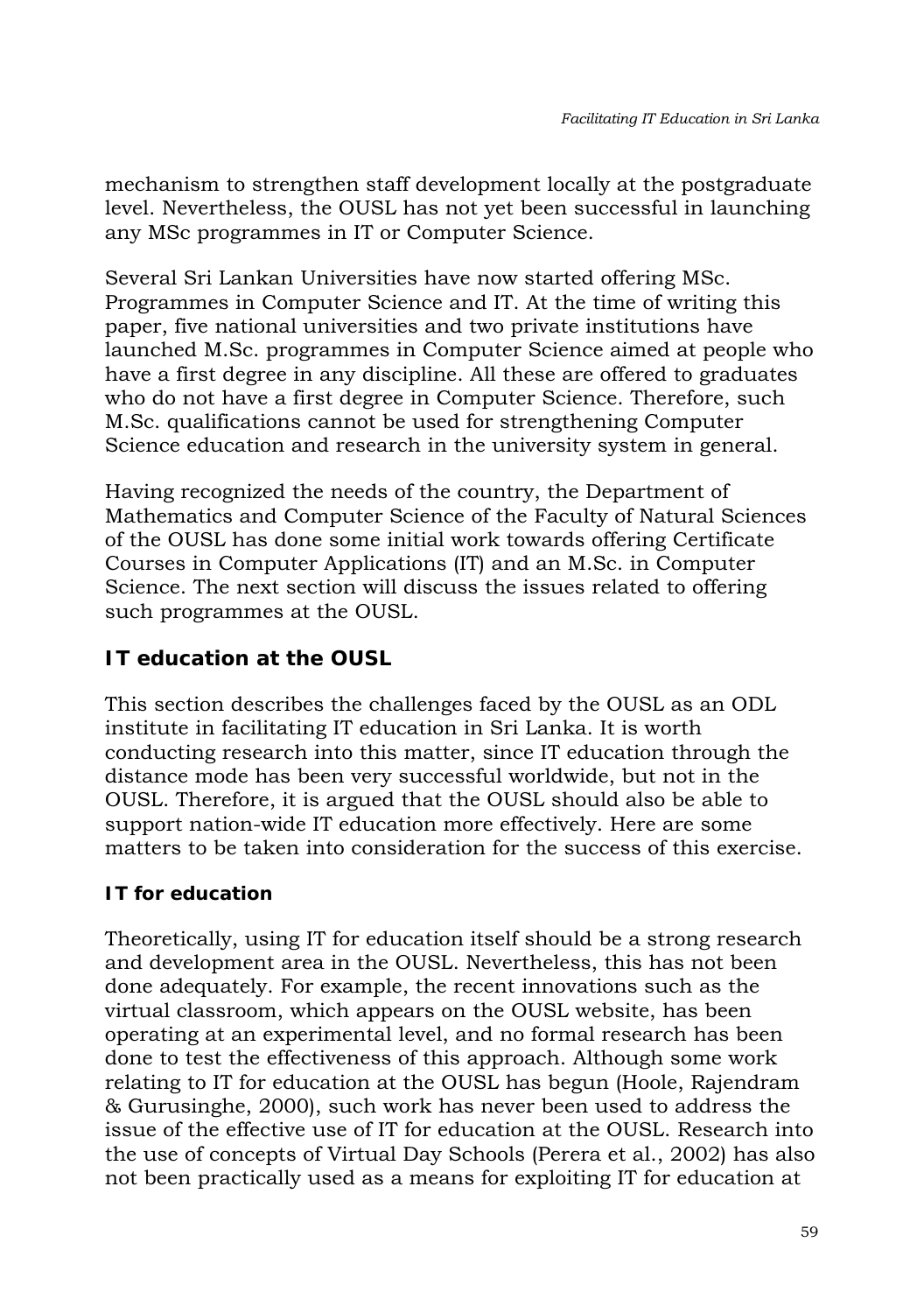the OUSL. Due to infrastructural limitations, the Virtual Day School concept could not be tested at the OUSL. Some postgraduate level work, including Computer-Assisted Mathematics learning (Dissanayake & Karunananda, 2000) and a Web-based student counseling and orientation system (Sivayogan, 2003) have also been developed but the results of the research have not been put into practice. The major reasons for not implementing those research outputs are infrastructure limitations in computer hardware, software and the networking environment.

In this sense, although the OUSL has done some research in IT, the current environment is not conducive to practically implementing the outcome of the research. It is argued that the OUSL should be more adaptive and dynamic and provide opportunities/facilities for experimenting with new trends. It should be noted that some of the conventional universities have already adapted the concept of distance learning for teaching IT. This is why research in IT education and finding new avenues is important. As it is explained later, this study has revealed a lot of findings, which can be used to explore new means of offering IT courses effectively through ODL.

## **Delays in course approval**

When compared with other conventional universities, the OUSL requires a more lengthy process to be followed to obtain approval of a curriculum to offer a course. This process includes approval at the following levels: Departmental, Faculty, Curriculum and program development committee, By-laws committee, Senate and finally the Council of the university. Assuming that these meetings are summoned every month, the minimum time required for approval of a course turns out to be six months. However, this does not work so smoothly in reality due to two reasons. First, these meetings do not take place every month. Second, at some meetings, major changes are requested, in which case progress is delayed by another month at least. As far as a course in IT is concerned, six months is a substantially long time. As a result, at the time the approval is granted to offer a course, the course content would be outdated. Therefore, it would be advisable for the OUSL to be sensitive enough to speed up the process of course approval depending on the nature of the subject.

### **Course development and Human resources**

When compared with other universities, it is much harder to prepare/design a course at the OUSL. This is because the teaching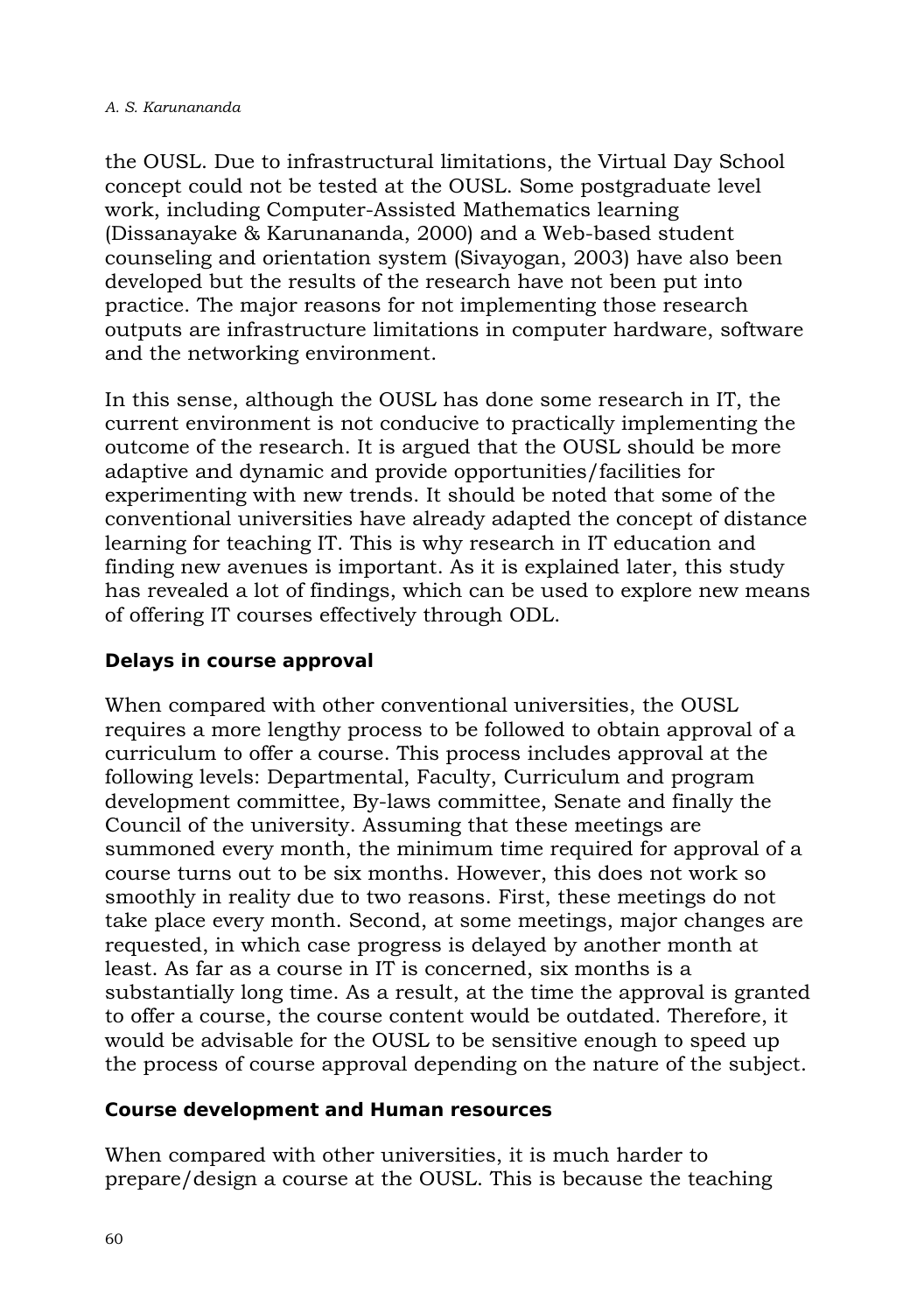methodology adopted at the OUSL requires writing course materials/textbooks before offering a course. Preparation of good course material for the distance education mode is much more difficult than writing an ordinary textbook. It requires bringing in expertise in many areas including, subject matter, pedagogy and technology. These materials are designed to serve specific purposes; so, the presentation style is different from that of an ordinary textbook. Preparation of supplementary materials such as audio, video and practical guides, which are an integral part of the course materials, is also very time consuming.

Currently, some of the conventional universities (e.g. University of Moratuwa, University of Colombo) have planned to offer e-Learning courses are also facing problems pertaining to course development suitable for the ODL mode. In particular, finding subject matter experts with writing skills and identifying the appropriate pedagogy for developing e-Learning materials have been some major issues. Undoubtedly, lessons from the OUSL experience would be of great importance to the success of ODL exercises in conventional universities.

In addition the preparation of course materials for IT/Computer Science is difficult due to various reasons. First, the OUSL course approval procedure cannot comply with the speed of IT development. Second, it is extremely difficult to find course writers among qualified academics. Since IT personnel have enormous job opportunities offering very attractive emoluments, hardly any Computer Science academic outside the OUSL wishes to spend time writing courses for the OUSL.

During last ten years only two outsiders, offered to write courses in Computer Science (Dias, 1999; Ranasinghe & Perera, 1999) for the Department of Mathematics and Computer Science at the OUSL. Most of the courses for Computer Science have been written by one author Karunananda, 1996a; Karunananda, 1996b; Karunananda 1997). Due to lack of human resources in IT at the OUSL, the same author has written many course material for the Computer Engineering courses offered by Faculties of Engineering Technology (Karunananda, 2000c) and Humanities and Social Sciences (Karunananda, 2000d; Karunananda, 2001b). Since the IT and Computer Science field evolves very rapidly, updating of these materials on a regular basis is imperative. This has also been practically very difficult due to the lack of human resources. It has also been noted that, the OUSL is not the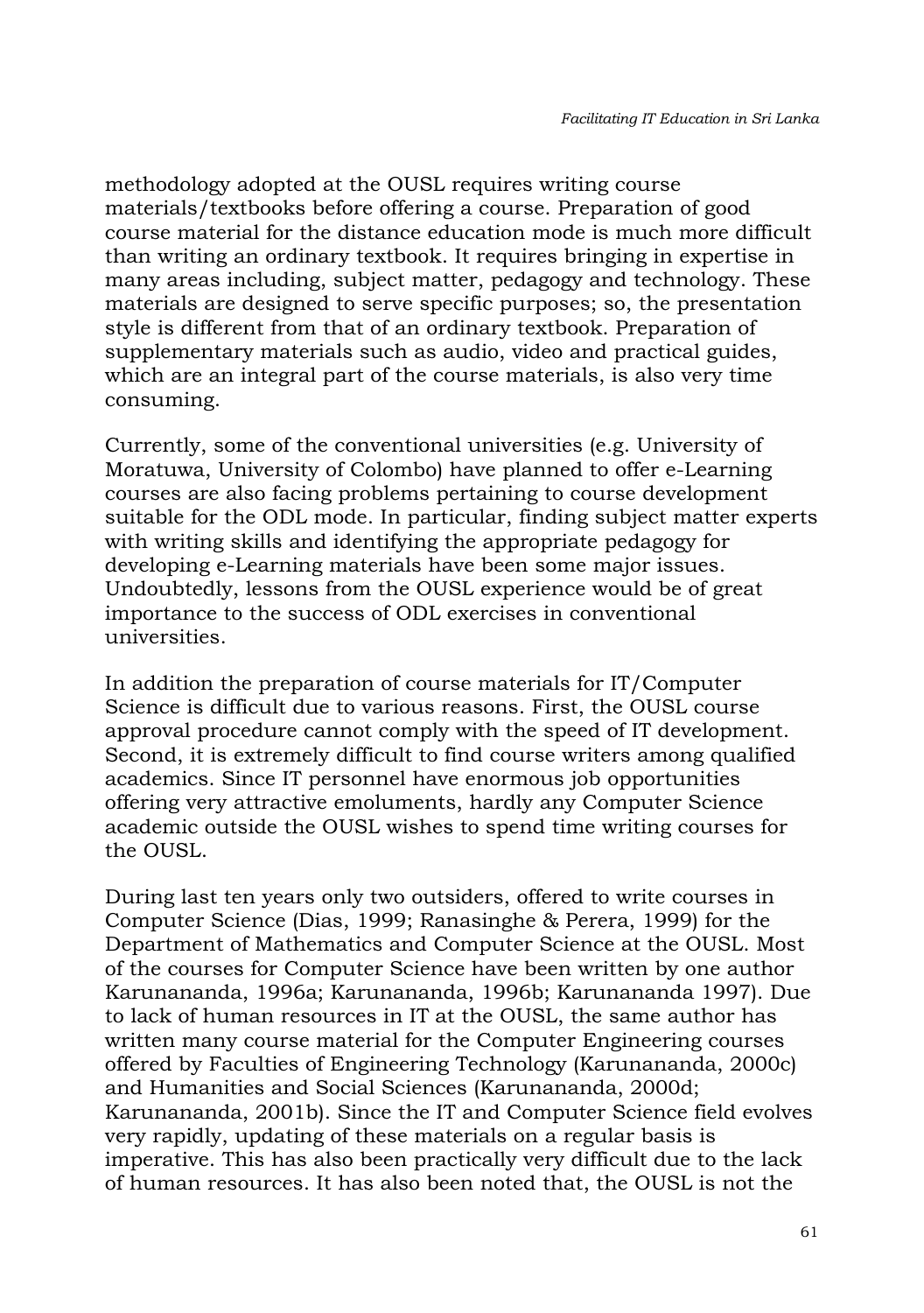#### *A. S. Karunananda*

first preference of the IT qualified persons who wish to become academics.

Over the last ten years the OUSL was hardly able to attract any postgraduate qualified IT or Computer Science persons to the Department of Mathematics and Computer Science, or the Department of Electrical and Computer Engineering. Instead, there were several instances, where qualified persons in Computer Science and Computer Engineering left the OUSL. This shows that not only attracting but also retaining qualified persons in IT related areas has been a big challenge for the OUSL. Although this issue applies to the other institutions, the situation is not as bad as in the OUSL. For example recently the Universities of Colombo, Moratuwa, Sri Jayawardenapura and Kelaniya have been successful in strengthening the academic staff capacity in IT and Computer Science. Most of these universities are offering separate degrees in Computer Science and IT.

# **Problem definition**

The problem addressed in this paper can be defined as follows:

With regard to IT education, the OUSL has not identified the most appropriate level of IT education to cater to a wider group of citizens in the country.

# **Research work**

Research has been carried out to analyze students' performance in the discipline of Computer Science over the last five years. Two experiments were carried out to see whether prior knowledge in IT contributes to improved performance in Computer Science in the university. These two experiments were aimed at testing the effect of pre-university and university first year IT knowledge on the study of Computer Science.

## **Rationale for the research study**

The rationale behind this study is as follows. The study of the effect of knowledge of pre-university level IT is essential for the research, as the students intending to follow Computer Science are selected by conducting a selection test. The selection test has been a very effective means of identifying social impressions and expected standards about IT. The second study was done by using students' performance in a common IT course, in the first year of study, known as Computer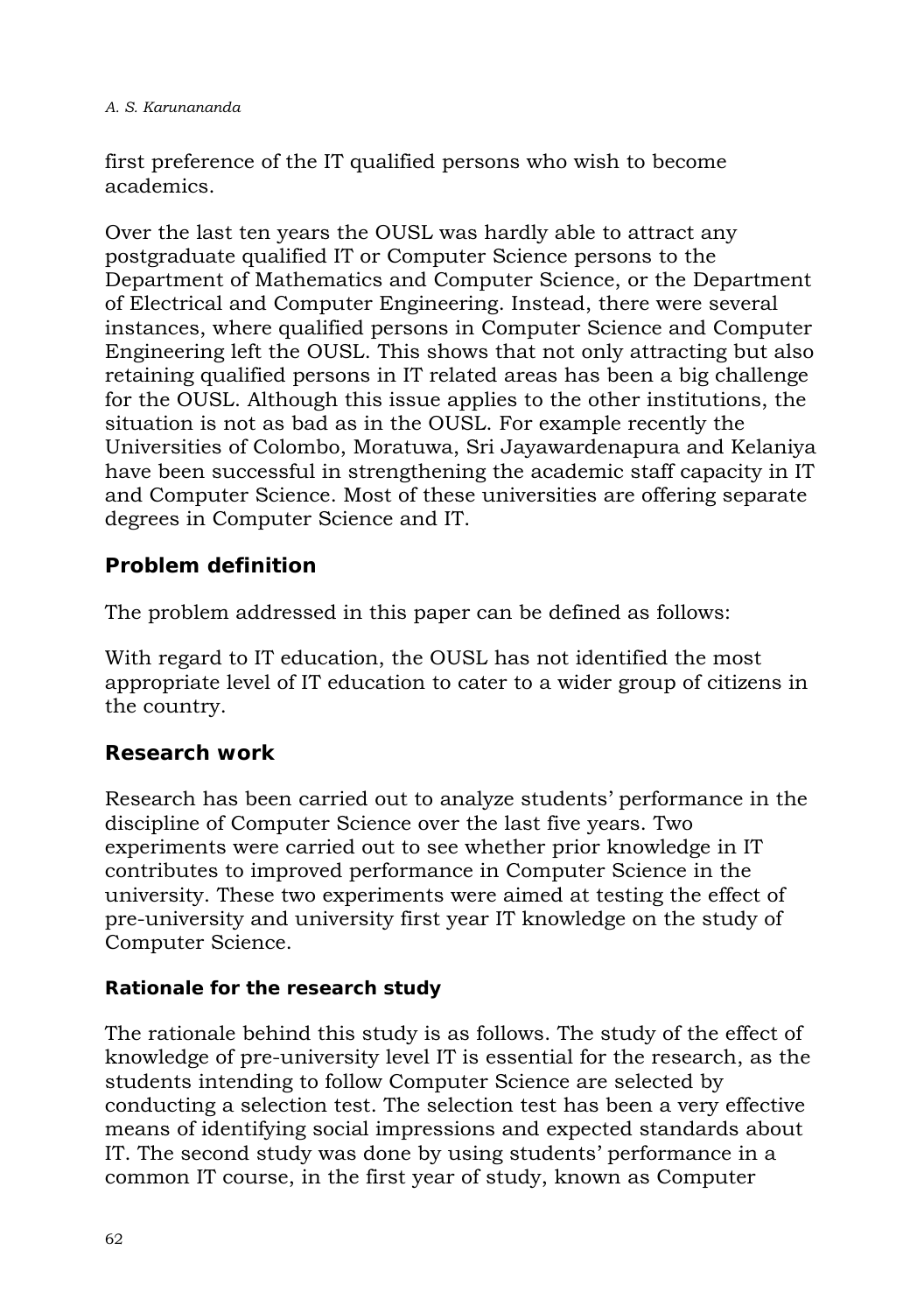Studies (Karunananda, 2001a) offered by the Faculty of Natural Sciences of the OUSL. This common IT course is offered to two categories of students, namely, students who have been selected to follow computer science as a discipline and to all other B.Sc. undergraduates. Therefore, analysis though this course is appropriate to measure the effect of a common IT course on the performance of Computer Science students. Both experiments were based on the data obtained from the IT division of the OUSL.

The overall experiment was conducted to investigate whether there is evidence of a need to promote IT education at a pre-university level.

### **Analysis through Pre-University level IT Knowledge**

Computer Science has been the most popular subject with the highest demand in the Faculty of Natural Sciences of the OUSL. It was introduced in 1996. Every year more than a thousand students opt to register for Computer Science as a subject for the B.Sc. degree programme. However, due to limited infrastructure and human resources, the OUSL has to limit enrolment through a selection test. This test evaluates the pre-university level IT knowledge of the applicants.

The Computer Science Selection Test comprises two sections; namely, Computing IQ and General Knowledge in IT. Figure 1 shows the distribution of students' performance in the Selection Test. The research has shown that on the average, only 30% of the students were able to obtain more than 40 marks for the Selection Test. A majority of students who had passed the examination fall within the marks range of 40 to 50. However, there are also a very few students who scored above 90.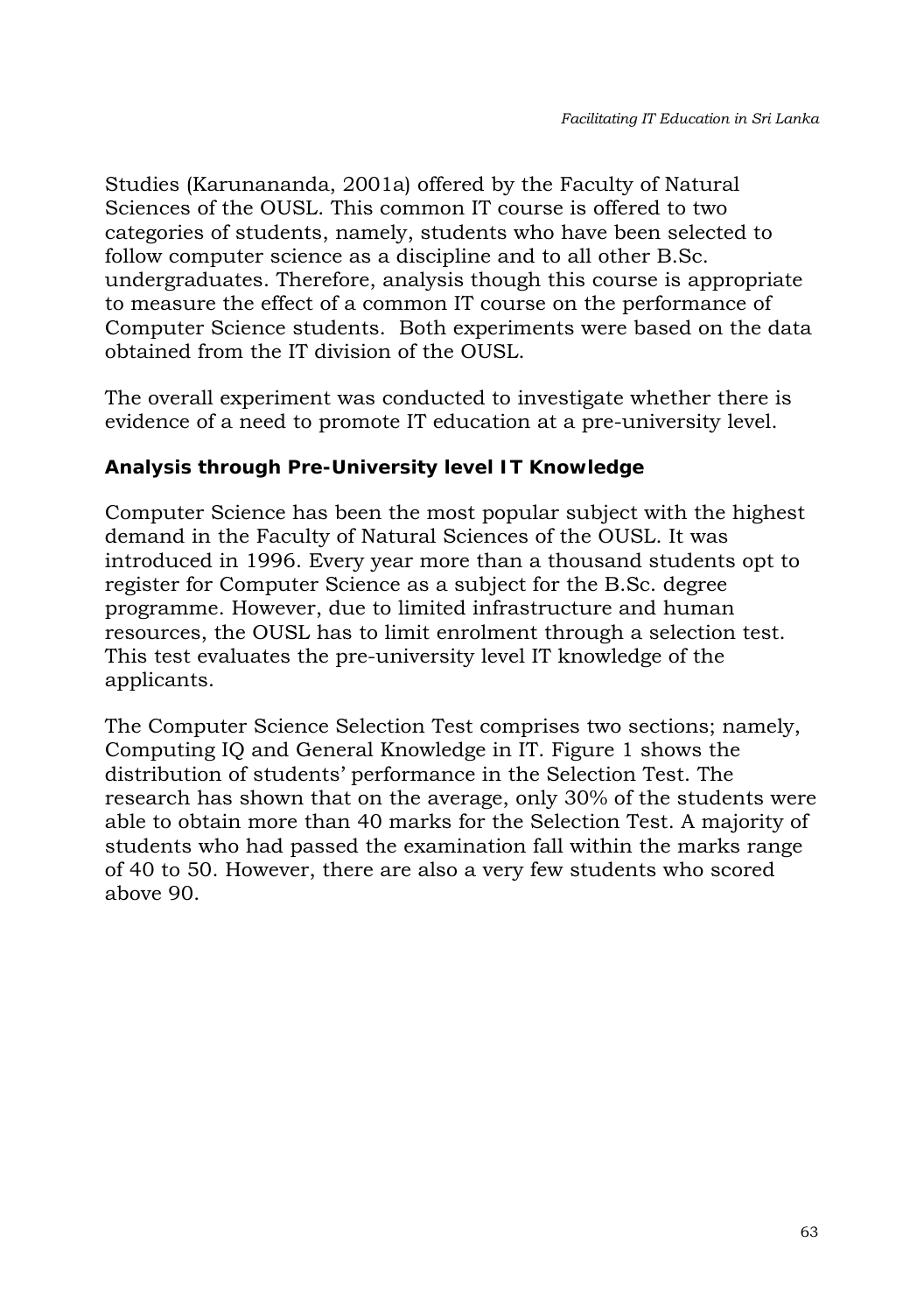

**Figure 1** – Students performance in Selection Test

When analyzing the structure of the Selection Test, it was further noticed that 59% of the students had scored more than the pass mark (40), by answering the section on the General Knowledge in IT. Only 41% had scored by answering on Computing IQ. Figure 2 shows the pass-rate by answering the section on General Knowledge (59%) and the section on Computing IQ (41%).

High performance (59%) in the section on IT General Knowledge shows that the general public is very much interested in IT education. This form of knowledge can be obtained by means of general reading, watching television, etc. Nevertheless, low performance (41%) in the section on Computing IQ shows that the IT capability of the general public is not up to expectation. That means that although people are interested in IT, they do not have a proper aptitude for IT. One may argue that this can be concluded intuitively without conducting an experiment. However, such an argument cannot be generalized. For example, the results of the Law Entrance Selection Test conducted by the Department of Legal Studies of the OUSL shows that many students are weak in answering the section on General Knowledge. On the other hand, in the Computer Selection Test, there is also no significant evidence to show that students with (G.C.E) A/L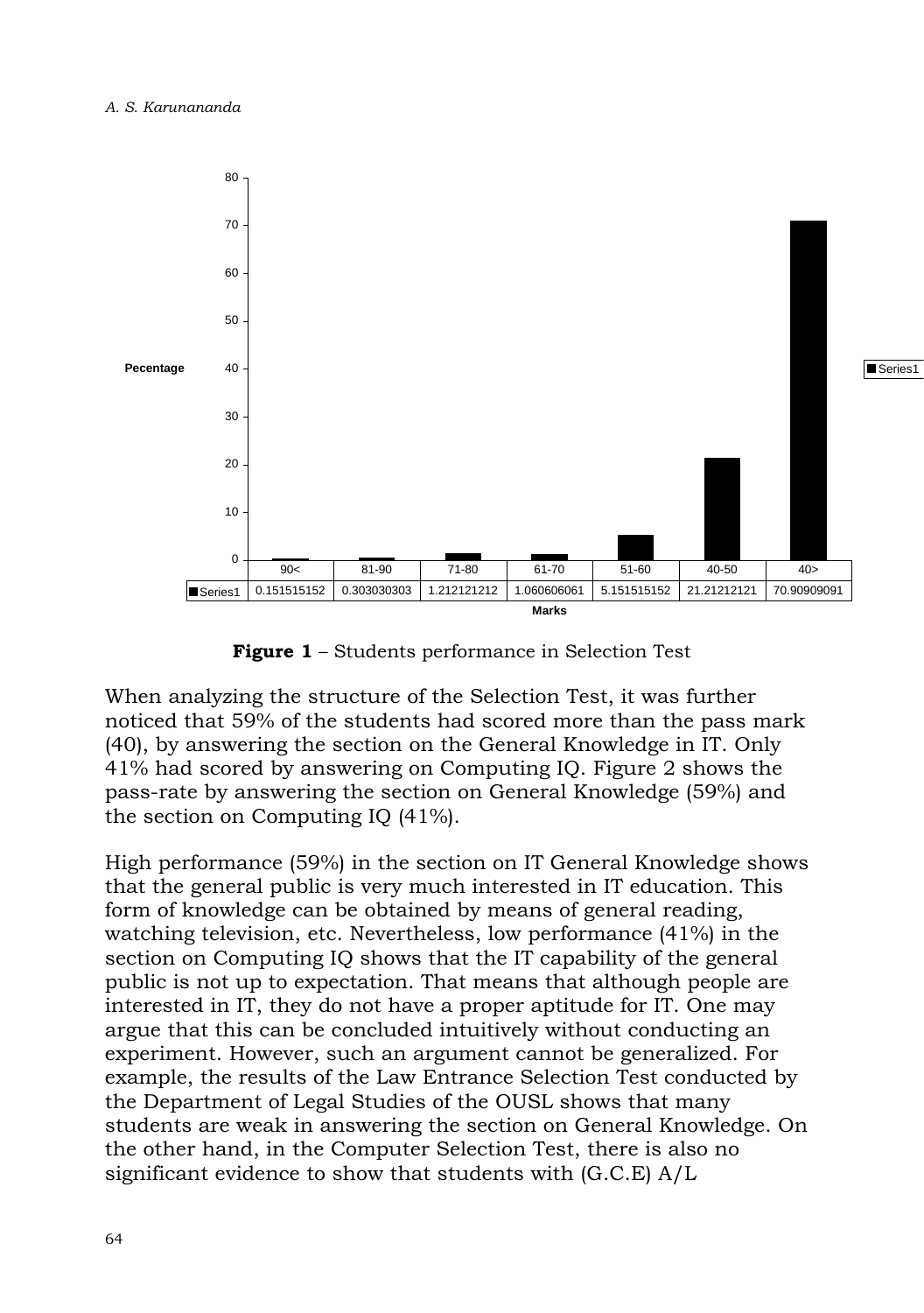Mathematics background have scored more in the IQ part. Of course, this may also be an intuitive expectation. This is why an analysis of results in the Computer Selection Test is important. However, since the gap between 41% and 59% is not too wide, IT aptitude in the society can be improved, if appropriate measures are taken. This is only a matter of ability and desire.



### **Figure 2** – Performance in Computing IQ and General Knowledge

#### **Analysis through university first-year IT knowledge**

The course titled Computer Studies (Karunananda, 2001a) is the common course on IT for all students in the Faculty of Natural Sciences. Every year, on the average, more than six hundred students are registered for this course. It is the general impression that students who follow Computer Science, as a discipline, score better than the other students in Computer Studies. With this intuition, it was the aim to empirically show whether the course on Computer Studies improves the performance in courses on Computer Science. Therefore, performances of Computer Science students were considered for the research study. The pass-rate of Computer Science for those who have followed Computer Studies, is shown in Table 1.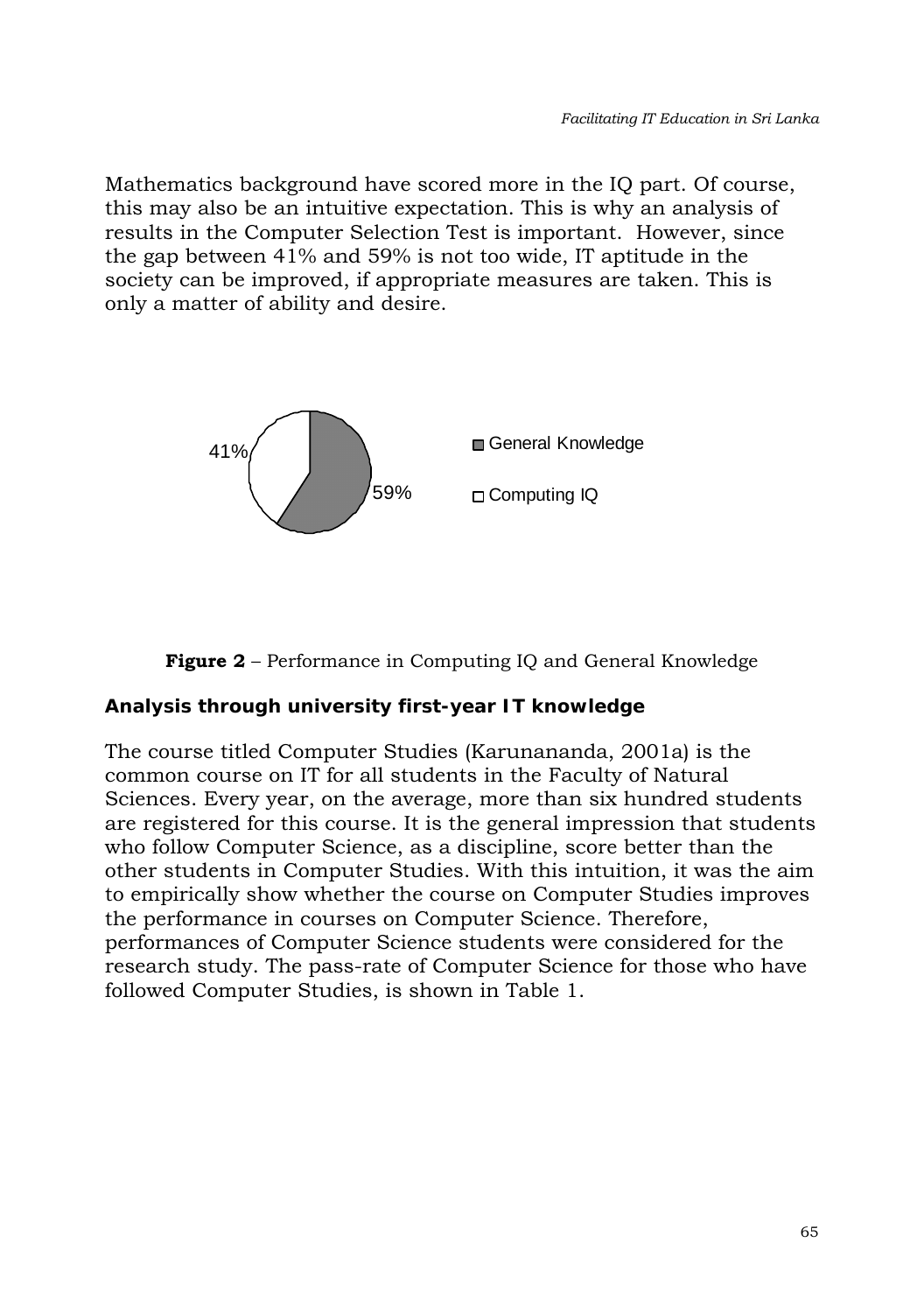| Academic Year Pass rate % in |                         |
|------------------------------|-------------------------|
|                              | <b>Computer Science</b> |
| 1996/1997                    | 76.47                   |
| 1997/1998                    | 100                     |
| 1998/1999                    | 95.45                   |
| 1999/2000                    | 89.29                   |
| 2000/2001                    | 93.33                   |
| Average                      | 91%                     |

**Table 1** – Pass rate in Computer Science of those who followed Computer Studies

As shown in the Table 1, the average pass rate in Computer Science for those who offered Computer Studies in the same year is 91%. It should be noted that the first batch has shown a pass-rate close to 76%. This was quite natural, since the first batch faced difficulties such as not receiving course materials on time and cancellation of some day schools due to scarcity of lecturers. Even if the pass rate of 76.47% of the year 1996/1997 is removed, the average pass rate still remains at 95. This further supports the argument that Computer Studies has contributed to improve the performance in Computer Science. In any case, with or without the result of year 1996/97 with the passage of time, the effect of Computer Studies on the performance of Computer Science has become evident. On the other hand, there are some students who can perform very well without a prior knowledge in IT. Therefore, it is quite natural that about 9% of performance can be achieved regardless of previous knowledge in IT but this is an exception. However, our point is that prior IT knowledge can facilitate better performance in Computer Science to a great extent (91%).

### **Performance in Consecutive years**

Annual performance of students who have passed the Selection Test and offered Computer Science as a subject for their B.Sc. degree has also been analyzed. Figure 3 shows the performance of Computer Science students over the past three academic years. Note that, at the time of writing this paper, only three batches of Computer Science students have been produced by the OUSL. As shown by the performance in the first year, approximately 60% (on the average) passed the final examination at level 3 (L3). At higher levels (L4 and L5), the pass rate is higher than those at L3. This pattern has been repeated in all batches. As shown in Figure 3, on the average, students have performed better at the higher levels. This exhibits the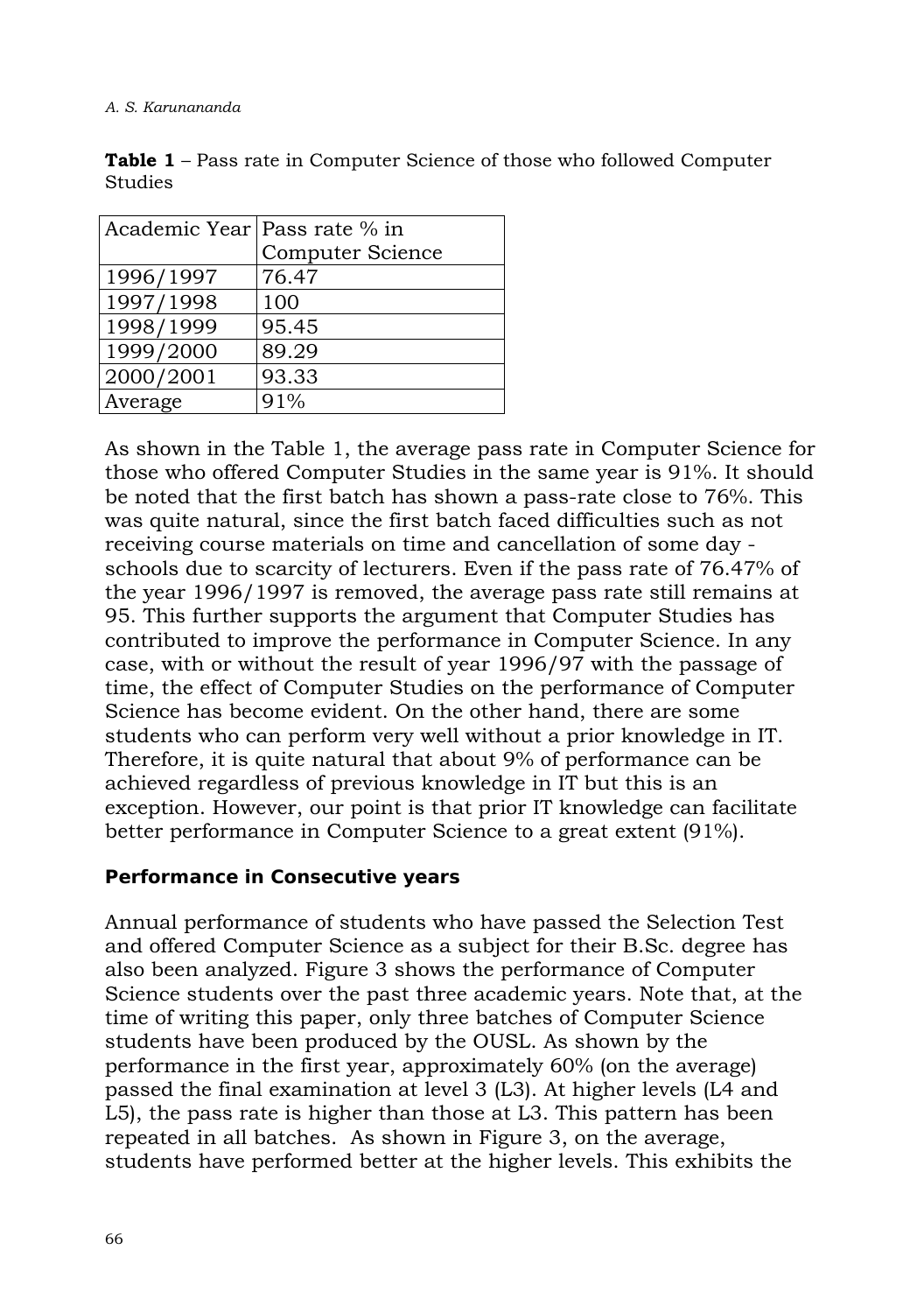fact that our curriculum has supported the development of students throughout our degree programme.



**Figure 3** – Students' performance at consecutive levels

This shows that for each year, the previous year has provided the necessary foundation and the knowledge. However, although a particular year provides a basis for the education at the proceeding year, this does not imply that the pass rate should improve year by year. It is argued that this has happened since students still acquire fundamentals at each level. Stated in another way, if students start with a proper IT foundation, there should be a somewhat uniform pass rate at each level.

As shown by both analyses, the general public is very much interested in learning IT, computer science and computer engineering. However, a majority of people do not have the necessary capability in these subject areas. Otherwise, everybody should pass the Selection Test with very high marks for the Computing IQ part of the test. However, since there is a small percentage difference in performance between Computing IQ (41%) and General Knowledge (59%), it can be improved using a proper IT course at the pre-university level. It has also been very clear that most students learn IT for the first time in their life, after entering the university. Compared with other science subjects such as Biology, Mathematics or Chemistry, students do not have prior knowledge in IT before coming to the university. As a result, students take a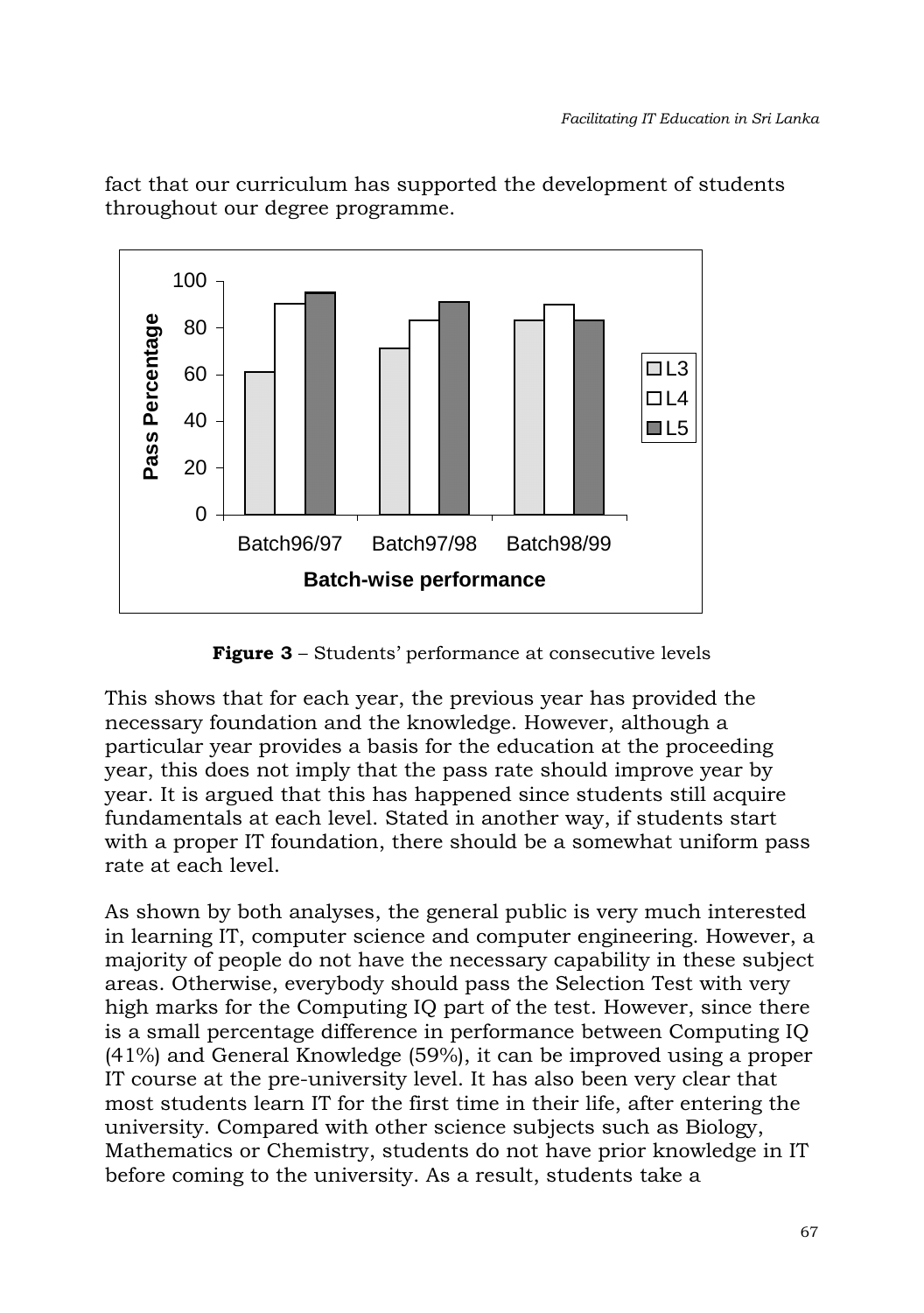substantial amount of time to acquire even the elementary jargon in IT related areas. The improvement of pass rates in Computer Science in consecutive years supports this point. One can argue that this is an expected feature of the OUSL system. However, it cannot be generalized since substantial numbers of Computer Science students at level 3 do not even become eligible to sit the final examination at level 3. This is not the case in most other science subjects offered by the Faculty of Natural Sciences. This implies that our conclusions must be supported with empirical evidence. Therefore, although a lower pass rate can be intuitively expected at lower levels at the OUSL, for the discipline of Computer Science, this is very significant and also supported by empirical evidence.

At the OUSL, students following Computer Science perform better at higher levels, indicating that level 3 of the programme plays the role of giving the foundation for Computer Science. When considering the results in Table 1, the Computer Studies course (IT) has provided a good basis for Computer Science students.

The author's experience in teaching Computer Science at other universities has also convinced him that a majority of students attempt to acquire computer jargon in the first year of university education. For an example, a majority of Computer Science students at the University of Moratuwa are from the Colombo area, where students can get an exposure to computing before coming to the university. In this sense, there is a national need of improving students' IT knowledge before entering universities. This is crucial since secondary education in schools has not yet started to offer IT in schools in a proper manner. Even if IT education is started at schools, due to resource limitations, there will not be proper IT education at school level for some years. Therefore, it is argued that the OUSL could provide proper direction for IT education at the school level for many years in the future. Thus, the OUSL should explore the possibility of offering certificate level IT courses targeting more than five thousand students and adults per year.

## **Conclusions and further work**

The research has empirically shown the need for facilitating IT education in the country, before the degree level. This can be achieved by introducing certificate or diploma level courses in IT island wide. The target audience can be considered as both school children and adults. As shown in the analysis, such a course can provide necessary exposure to IT, leading to degree level studies in IT and Computer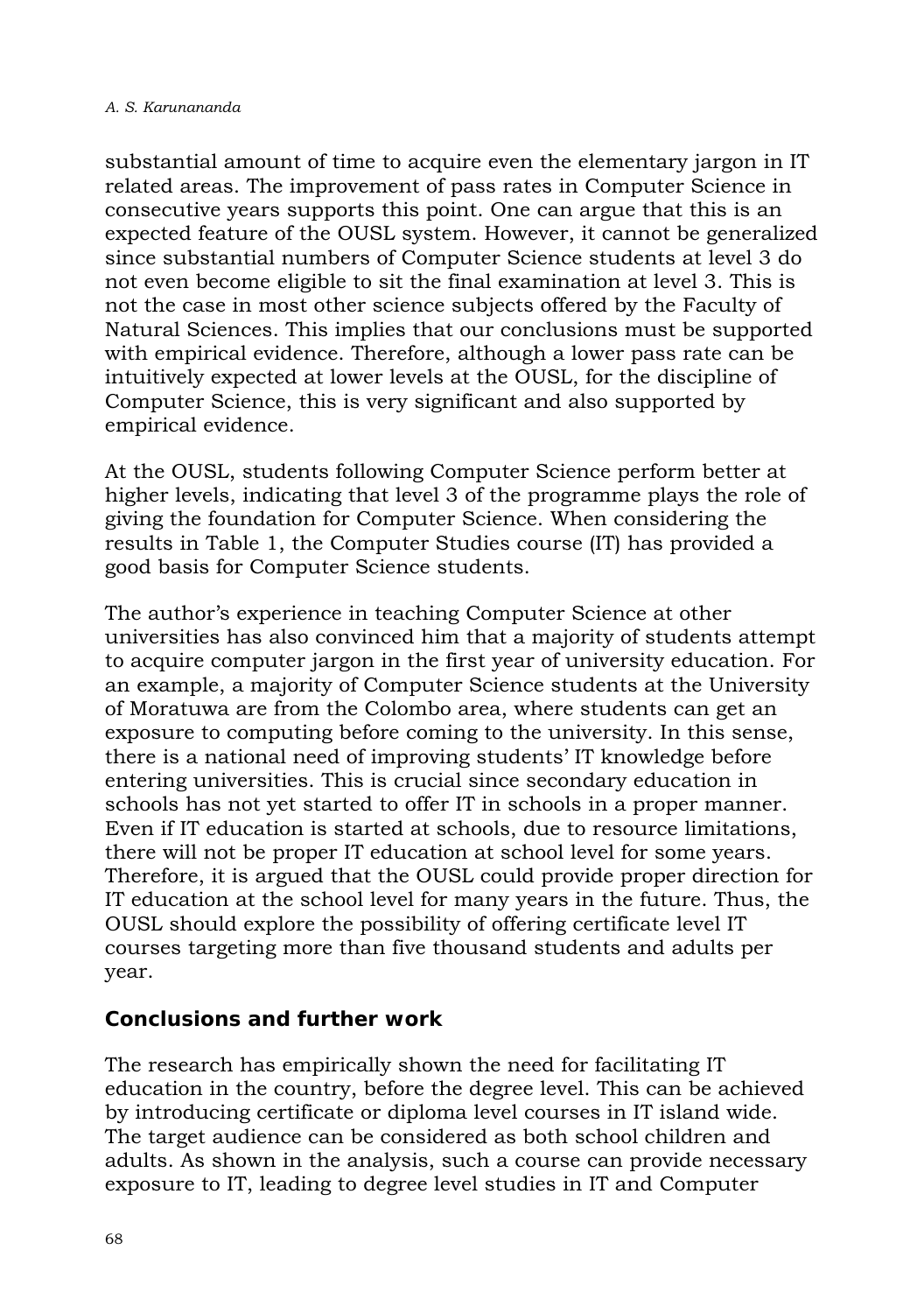Science. It should be noted that, although there are a large number of unstructured IT courses, they have not succeeded in this venture. If such courses have addressed the issue, at least by providing exposure in computing, there is no clear reason to say why first year undergraduates perform so poorly in Computer Science at the university level.

In view of the above, it is argued that the OUSL should take the initiative to offer certificate and diploma programmes in IT. Undoubtedly, in responding to the current IT needs in the country, the OUSL is the most appropriate institution to deliver IT knowledge nationwide in using ODL methodologies. Among other courses, IT courses can be easily offered in the distance mode. This is because, the modern ODL methodologies itself is IT. The existing infrastructure of regional and study centres of the OUSL can be effectively and readily used for this purpose. As compared with other institutions, this is a unique strength that the OUSL can use to disseminate IT knowledge nationwide. In case, infrastructure capacity is too limited to offer these certificate courses in some parts of the country, it is proposed to explore the possibility of obtaining support from private sector IT institutions. This is possible as some private sector IT institutions are also in the process of developing their nationwide networks. In view of the proposed huge expansion to the OUSL IT infrastructure through the assistance of the Asian Development Bank, the OUSL has become more eligible to be the leader of ODL in the country.

A realistic strategy for the OUSL could be to explore the possibility of obtaining private sector collaboration for certificate courses in IT. Many universities have already established private sector partnerships for degree programmes. For example, the Indira Gandhi National Open University (IGNOU) in India has already been successful in this exercise. The Bachelor of Information Technology (External) degree, University of Colombo, Sri Lanka is also offered with private sector collaboration. There are many other private sector institutions that collaborate with foreign institutions to offer foreign degrees. If private sector participation has worked for offering a degree programme, there is no reason why a certificate course in IT cannot be run in that mode. With this approach, the OUSL can limit its involvement in quality assurance and examinations of the certificate courses. Students can select any institution offering the OUSL courses, learn from them and sit for the examination conducted by the OUSL.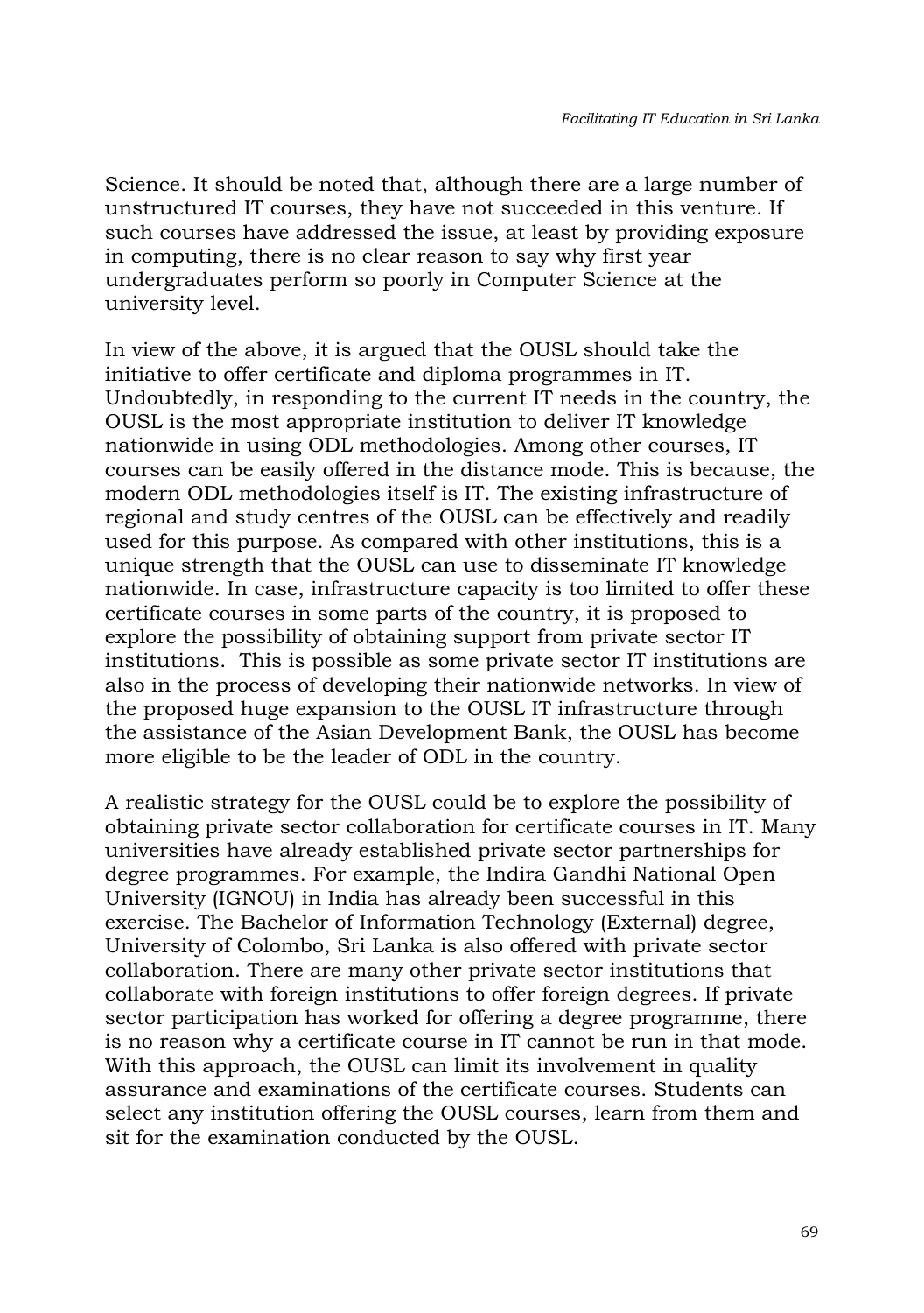Hence, it is concluded that in responding to the current IT needs of the country, the OUSL in collaboration with the private sector can be the leader of ODL infrastructure and IT education in the country.

### **Acknowledgements**

I acknowledge the provision of data by the Information System Manager of the OUSL for this research. I am also grateful to Dr. Gamini Kulatunga and Dr. R.P.D. Silva, Department of Agricultural and Plantation Engineering of the OUSL for their comments on this paper.

### **References**

- Dias, G. K. A. (1999). *Object-Oriented Programming.* Colombo: Open University of Sri Lanka.
- Dissanayake, S. N. & Karunananda, A. S. (2000). PC-Based Mathematics Learning. In *Proceedings of South East Asian Regional Computer Confederation (SEARCC2000)* 26th - 29th November 2000. Manila, Philippines.
- Hoole, D., Rajendram, M. & Gurusinghe, D. (2000). Instituting Web-based chemistry teaching at the Open University of Sri Lanka. *Chemistry in Sri Lanka,* 17, 2, 33-34.
- Karunananda, A. S. (2001a). *Computer Studies (*Revised edition). Colombo: Open University of Sri Lanka.
- Karunananda, A. S. (2001b). *Information Technology.* Colombo: Open University of Sri Lanka.
- Karunananda, A. S. (2000a). An Intelligent Agent for Distance Learning. In *Proceedings of South East Asian Regional Computer Confederation (SEARCC2000)* 26th - 29th November 2000. Manila, Philippines.
- Karunananda, A. S. (2000b). Computer technology & future of Sri Lankan society. In *Proceedings of the 56th Annual session, Sri Lanka Association for the Advancement of Sciences (SLAAS*) (pp. 289). November 2000, Colombo.
- Karunananda, A. S. (2000c). *Knowledge Engineering*. Colombo: Open University of Sri Lanka.
- Karunananda, A.S. (2000d). *The Internet Technology.* Colombo: Open University of Sri Lanka.